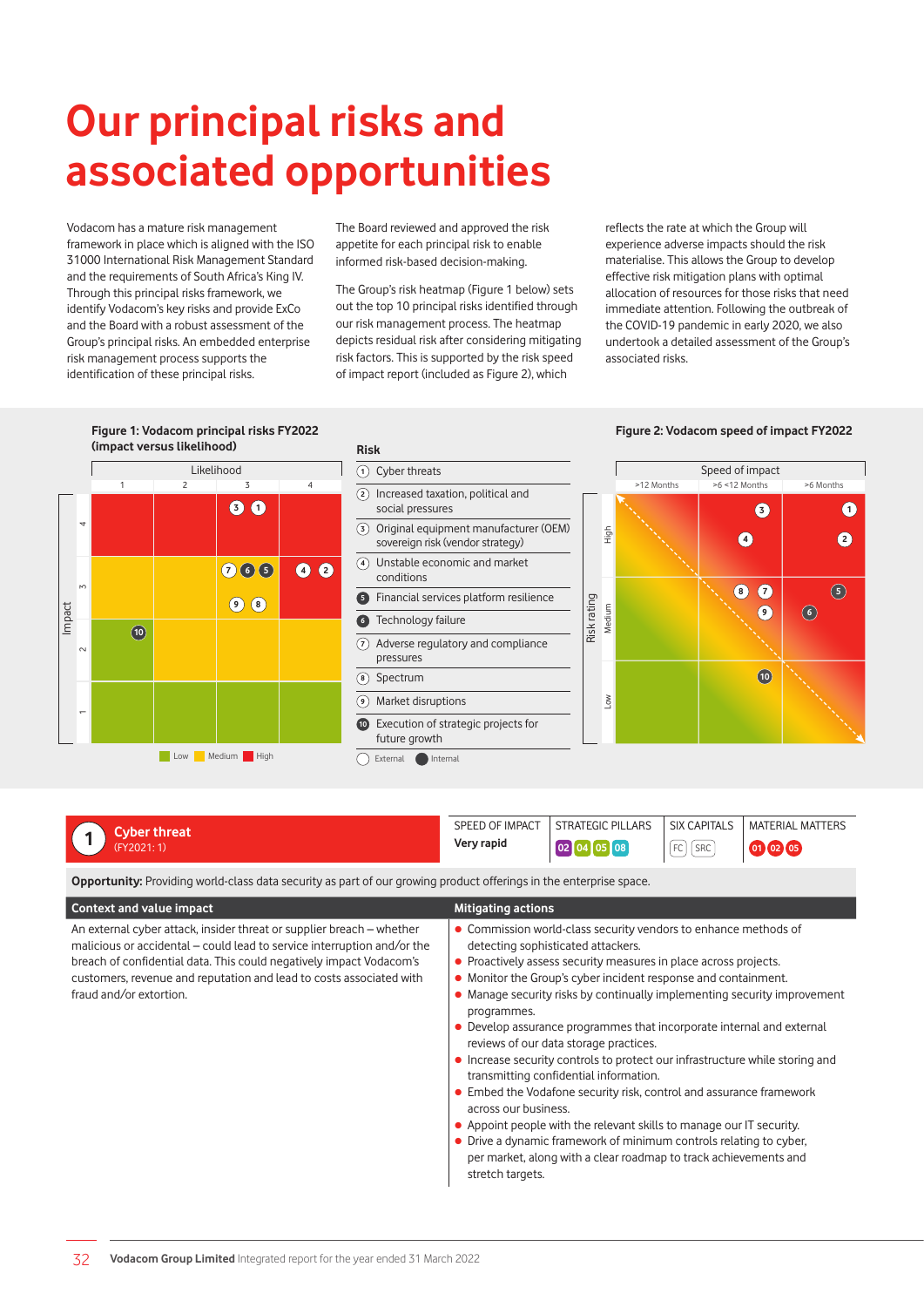#### Please refer to **page 02** for explanation of all icons

| Increased taxation, political and social pressures<br>$\epsilon$<br>(FY2021:5) |                  |                     |                |
|--------------------------------------------------------------------------------|------------------|---------------------|----------------|
| SPEED OF                                                                       | <b>STRATEGIC</b> | <b>SIX CAPITALS</b> | MATERIAL       |
| <b>IMPACT</b>                                                                  | <b>PILLARS</b>   |                     | <b>MATTERS</b> |

**Very rapid 05 10** HC SRC **<sup>02</sup> <sup>04</sup> <sup>07</sup>**

**Opportunity:** As a significant tax contributor, highlighting the role we play as a partner to governments and citizens – especially as tax contributions enable governments to deliver their developmental agendas.

### **Context and value impact**

The mobile communications industry is often subject to unpredictable taxes, both direct and indirect. This, combined with the added pressure from consumers to reduce prices, creates a challenging operating environment. External factors, such as civil societal activism, could also directly influence our operations. If we do not act decisively or respond appropriately to important issues, we risk harming our reputation or damaging our brand.

### **Mitigating actions**

and capex efficiency.

"sachet"-sized bundles.

**Impact of Ukraine-Russia war**

- Monitor changes to our political environments, including instances of social activism.
- Consult regularly with tax advisers to understand the impact of our current operating environment.
- Regularly communicate Vodacom's purpose through media statements and campaigns.
- $\bullet$  Release media statements and participate in awareness campaigns to educate Vodacom's customers.
- Proactively understand tax pressures in all jurisdictions and engage with governments to minimise impacts on digital penetration, such as excessive smartphone duties.
- **•** Improve technical skills around tax and regulatory-related issues across the Group.
- Operate within a clearly defined tax governance framework, which aligns with the group risk management principles.

| OEM sovereign risk (vendor strategy)<br>(FY2021:3) |                                    |                        |                            |
|----------------------------------------------------|------------------------------------|------------------------|----------------------------|
| <b>SPEED OF</b><br><b>IMPACT</b>                   | <b>STRATEGIC</b><br><b>PILLARS</b> | <b>SIX CAPITALS</b>    | MATERIAL<br><b>MATTERS</b> |
| Slow                                               | 02 04 05 07 08 10                  | FC<br><b>SRC</b><br>НC | 07<br>05                   |

**Opportunity:** Leveraging the purchasing power of VPC to capture opportunities from OEMs.

# **Context and value impact**

Geopolitical influences could potentially impact our IT and technology vendor strategy. Furthermore, the lack of supply from key suppliers may negatively impact operational activities and our ability to deliver quality service to our customers. Where applicable, the implementation of a multi-vendor strategy is crucial to sustaining our operations.

### **Impact of Ukraine-Russia war**

The Ukraine-Russia war exacerbates chipset shortages and increases fuel prices, resulting in constrained supply and price increases in equipment.

# **Mitigating actions**

- Reduce dependency on single suppliers through risk profiling.
- **Implement our multi-vendor strategy in critical categories.**
- Engage with governments, subject matter experts and suppliers.
- Engage with governments to manage potential supplier restrictions.
- Explore new network architecture options, including OpenRAN.
- Deployment of a real-time Network Stock System (NSS) across our markets.
- **•** Forecasting and securing supply proactively.

# **4 Unstable economic and market conditions** (FY2021: 2)

Volatile macroeconomic conditions such as fluctuating foreign exchange and inflation rates may weaken consumer spend and enterprise investment, thereby posing a risk to our revenue outlook. Also, inflationary pressures could impact the Group's operating costs

In what was expected to be a post-pandemic year of recovery, the Ukraine-Russia war presents a material risk to the economic outlook across our footprint. In March and April, foreign exchange volatility and inflationary pressures were already evident across our markets. Costs of living pressures resulting from higher fuel and food costs will likely constrain disposable income. Guided by our Social Contract we intend to accelerate our support to impacted communities and keep our customers connected. We will also leverage our advanced CVM capabilities to support

SPEED OF IMPACT STRATEGIC PILLARS SIX CAPITALS MATERIAL MATTERS **Rapid 03 06 10 FC FC FC 0 07** 

**Opportunity:** Realising the potential for innovation to address challenges at the base of the economic pyramid through, for example, segmented propositions and digital offerings in areas of education, health, agriculture and inclusive finance.

# **Context and value impact <b>Mitigating actions Mitigating actions**

- Evaluate products and services to continually enhance our customer value proposition.
- Create and implement a comprehensive stakeholder relations strategy.
- Apply Group treasury policies in our markets.
- Include contingencies in our business plans to provide for the negative operational impacts of lower economic growth and changes in interest, inflation and exchange rates.
- Implement a global cost-savings programme to combat the effects of inflationary pressure on costs.
- Use foreign exchange instruments to mitigate currency fluctuations.
- **•** Ensure the best rates, including a balance between fixed and variable rates, by carefully managing loans.
- Continue to adjust budgets by considering best and worst-case scenarios relating to the pandemic.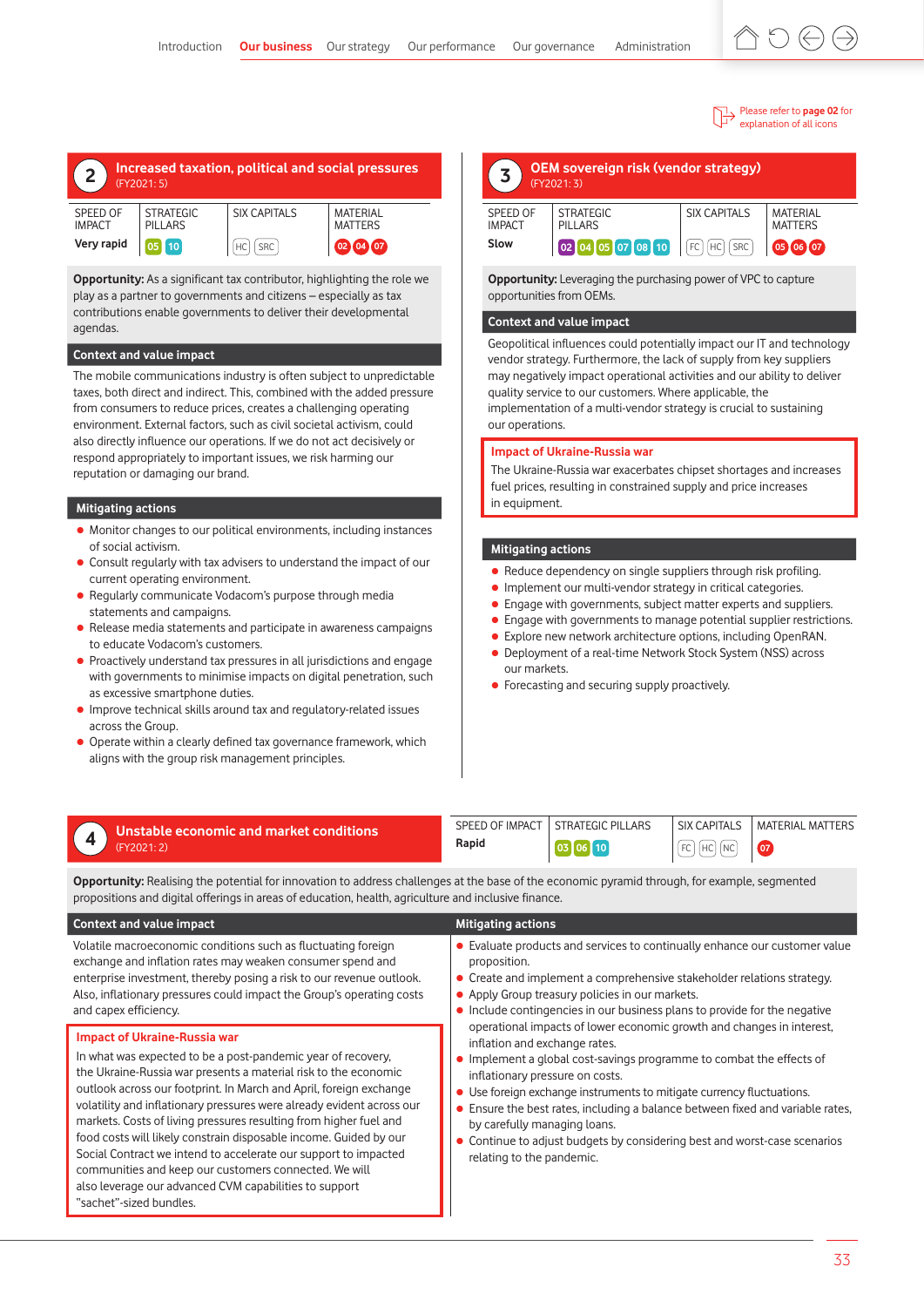# **Our principal risks and associated opportunities** continued

| <b>Financial services platform resilience</b><br>5<br>(FY2021:7) |                                    |                        |                                   |  |
|------------------------------------------------------------------|------------------------------------|------------------------|-----------------------------------|--|
| SPEED OF<br><b>IMPACT</b>                                        | <b>STRATEGIC</b><br><b>PILLARS</b> | <b>SIX CAPITALS</b>    | <b>MATERIAL</b><br><b>MATTERS</b> |  |
| Rapid                                                            | $\sqrt{109}$ 10                    | <b>SRC</b><br>FC<br>HC | 02 04 05                          |  |

**Opportunity:** Realising the potential for innovation to address challenges at the base of the economic pyramid through, for example, segmented propositions and digital offerings in areas such as education, health, agriculture and inclusive finance.

### **Context and value impact**

Our financial service platforms – VodaPay and M-Pesa – are crucial for socioeconomic growth while also acting as a gateway to the digital economy. We need to offer a reliable and dependable service to our mobile money customers, as any disruption to the platform could negatively affect our customers, revenue and reputation. A reliable platform will also ensure that we meet regulatory requirements across our markets.

## **Mitigating actions**

- Invest in ongoing maintenance and upgrades to our systems.
- Focus on comprehensive business continuity and disaster recovery plans.
- Ensure adequate and feasible redundancy capabilities.
- $\bullet$  Eradicate any single point of failure.
- Drive consistent policy and system implementation across the Group.
- Actively ensure compliance with anti-money laundering and counter terrorist financing (AML), competition law and privacy law for the financial services and our mobile financial services businesses (M-Pesa).

# **6 Technology failures** (FY2021: 6) SPEED OF IMPACT STRATEGIC PILLARS | SIX CAPITALS | MATERIAL MATTERS **Very rapid 01 04 05 08 10 FC**  $F$

**Opportunity:** Our long-standing demonstrated leadership in networks and technology has been at the heart of our customer value proposition, and an important foundation for growth.

## **Context and value impact**

We base our customer value proposition on the reliability and availability of a high-quality network. A major failure affecting our network or IT assets and systems – brought on by, for example, natural disasters, failure to maintain infrastructure or cyber attacks – could profoundly impact our customers, revenue and reputation. In addition, the reliability of our network is eroded by an unreliable power supply, as well as theft and vandalism of network equipment.

### **Mitigating actions**

- Invest, maintain and upgrade our systems continually.
- Develop and implement comprehensive business continuity and disaster recovery plans as needed.
- **•** Invest in adequate and feasible redundancy capabilities.
- Ensure comprehensive insurance policies are in place.
- Reduce reliance on external parties through self-provided transmission links on critical routes in our network.
- Try eliminating single points of failure through fallover, backups, transmission and power redundancies.

| Adverse regulatory and compliance pressures |       | SPEED OF IMPACT STRATEGIC PILLARS | <b>SIX CAPITALS</b> | <b>MATERIAL MATTERS</b> |
|---------------------------------------------|-------|-----------------------------------|---------------------|-------------------------|
| (FY2021:8)                                  | Rapid |                                   | FC   IC   HC   NC   |                         |
|                                             |       |                                   |                     |                         |

**Opportunity:** Proactively responding to the changing regulatory context provides opportunities for "first-mover advantage".

| <b>Context and value impact</b>                                                                                                                                                                      | <b>Mitigating actions</b>                                                                                                                                                                                                                                                                                                                                                                                                                                                                                                                                                                                                                                                                                                                                                                                                                                                                                                       |
|------------------------------------------------------------------------------------------------------------------------------------------------------------------------------------------------------|---------------------------------------------------------------------------------------------------------------------------------------------------------------------------------------------------------------------------------------------------------------------------------------------------------------------------------------------------------------------------------------------------------------------------------------------------------------------------------------------------------------------------------------------------------------------------------------------------------------------------------------------------------------------------------------------------------------------------------------------------------------------------------------------------------------------------------------------------------------------------------------------------------------------------------|
| The introduction of stringent regulatory and compliance requirements<br>will impact profitability, growth and service delivery. This exposes us to<br>significant financial and reputational damage. | • Engage with governments and regulatory and public bodies through<br>our Social Contract.<br>• Create specialist legal, regulatory and government relations teams at<br>Group and operational level, with external advisors and legal counsel as<br>needed.<br>• Engage stakeholders and use targeted intelligence reports to understand<br>material legislative changes.<br>• Proactively engage with government and other key stakeholders to<br>communicate key messages and proposals on how policy/regulatory<br>decisions positively and negatively impact the sector.<br>• Participate in broader government objectives and public interest through<br>national industry associations, the Global System for Mobile<br>Communications Association and other influential organisations.<br>• Ensure that a regulatory compliance policy and a combined assurance<br>programme are in place and all risks are documented. |